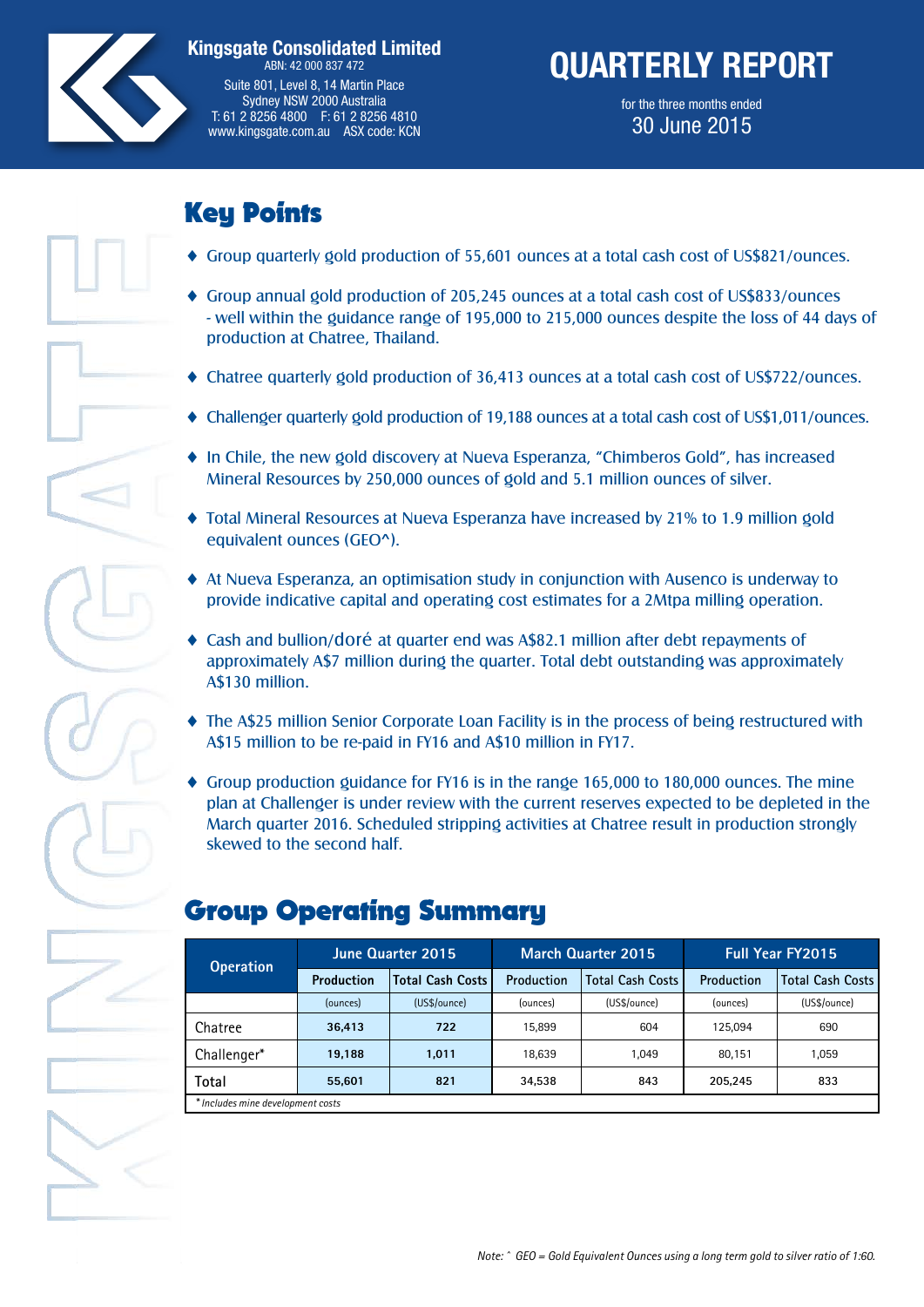| <b>Operational</b><br><b>Performance</b>                 |               | <b>JUNE QUARTER</b><br>2015 |                          | <b>MARCH QUARTER</b><br>2015 |         |                          | <b>FULL YEAR</b><br>2014/15 |           |                          |              |
|----------------------------------------------------------|---------------|-----------------------------|--------------------------|------------------------------|---------|--------------------------|-----------------------------|-----------|--------------------------|--------------|
|                                                          | Units         | Chatree                     | Challenger               | Consolidated                 | Chatree | Challenger               | Consolidated                | Chatree   | Challenger               | Consolidated |
| <b>Production Summary</b>                                |               |                             |                          |                              |         |                          |                             |           |                          |              |
| Ore Mined                                                | BCM's         | 448,842                     |                          |                              | 248,675 |                          |                             | 1,831,187 |                          |              |
| Waste Mined                                              | BCM's         | 621,565                     |                          |                              | 213,429 |                          |                             | 1,132,522 |                          |              |
| Waste to Ore Ratio                                       |               | 1.4:1                       |                          |                              | 0.9:1   |                          |                             | 0.6:1     |                          |              |
| Ore Mined                                                | tonnes        | 1,174,587                   | 126,593                  | 1,301,180                    | 640,047 | 133,290                  | 773,337                     | 4,768,388 | 508,846                  | 5,277,234    |
| Ore Treated                                              | tonnes        | 1,451,992                   | 131,815                  | 1,583,807                    | 762,496 | 134,172                  | 896,668                     | 5,283,366 | 514,722                  | 5,798,088    |
| Head Grade - Gold                                        | Au g/t        | 0.96                        | 4.63                     | 1.27                         | 0.82    | 4.49                     | 1.37                        | 0.91      | 5.01                     | 1.28         |
| Head Grade - Silver                                      | Ag g/t        | 13.4                        | $\overline{\phantom{a}}$ | $\equiv$                     | 10.7    | $\overline{\phantom{a}}$ | $\overline{\phantom{a}}$    | 13.1      | $\blacksquare$           |              |
| <b>Gold Recovery</b>                                     | $0/0$         | 76.2                        | 97.0                     | 77.8                         | 78.2    | 96.9                     | 80.7                        | 79.3      | 96.7                     | 80.7         |
| <b>Silver Recovery</b>                                   | $\frac{0}{0}$ | 36.6                        |                          | $\overline{\phantom{a}}$     | 35.2    |                          |                             | 37.1      |                          |              |
| <b>Gold Poured</b>                                       | ounces        | 36,413                      | 19,188                   | 55,601                       | 15,899  | 18,639                   | 34,538                      | 125,094   | 80,151                   | 205,245      |
| Silver Poured                                            | ounces        | 238,420                     | 392                      | 238,812                      | 94,819  | 393                      | 95,212                      | 850,003   | 1,626                    | 851,629      |
| <b>Financial Summary</b>                                 |               |                             |                          |                              |         |                          |                             |           |                          |              |
| <b>Cost Summary</b>                                      |               |                             |                          |                              |         |                          |                             |           |                          |              |
| <b>Mining Cost</b>                                       | US\$/oz       | 202                         | 678                      | 367                          | 186     | 703                      | 465                         | 197       | 702                      | 394          |
| <b>Milling Cost</b>                                      | US\$/oz       | 354                         | 184                      | 295                          | 395     | 204                      | 292                         | 373       | 204                      | 307          |
| Administration & Other                                   | US\$/oz       | 34                          | 98                       | 56                           | 40      | 107                      | 76                          | 46        | 109                      | 70           |
| Stockpile Adjustments                                    | US\$/oz       | 126                         | $\overline{7}$           | 85                           | (19)    | $(3)$                    | (11)                        | 80        | (1)                      | 49           |
| By-Product Credit*                                       | US\$/oz       | (82)                        | $\overline{\phantom{a}}$ | (54)                         | (88)    | $\equiv$                 | (41)                        | (101)     |                          | (62)         |
| Cash Operating Cost                                      | US\$/oz       | 634                         | 967                      | 749                          | 514     | 1,011                    | 781                         | 595       | 1,014                    | 758          |
| <b>Gold Royalty</b>                                      | US\$/oz       | 88                          | 44                       | 72                           | 90      | 38                       | 62                          | 95        | 45                       | 75           |
| <b>Total Cash Cost</b>                                   | US\$/oz       | 722                         | $1,011^{\circ}$          | 821                          | 604     | 1,049^                   | 843                         | 690       | 1,059^                   | 833          |
| Depreciation &<br>Amortisation<br>- Operating            | US\$/oz       | 259                         | 22                       | 177                          | 284     | 22                       | 143                         | 255       | 47                       | 173          |
| Depreciation &<br>Amortisation<br>- Deferred Stripping** | US\$/oz       | 18                          | $\overline{\phantom{a}}$ | 12                           | 25      | $\overline{\phantom{a}}$ | 11                          | 28        | $\overline{\phantom{a}}$ | 17           |
| <b>Total Production Cost</b>                             | US\$/oz       | 999                         | 1,033                    | 1,010                        | 913     | 1,071                    | 997                         | 973       | 1,106                    | 1,023        |
| Total Cash Cost per Tonne<br>of Ore Treated              | US\$/t        | 18.10                       | 147.19                   | 28.84                        | 12.59   | 145.77                   | 32.52                       | 16.34     | 164.78                   | 29.52        |
| <b>Revenue Summary</b>                                   |               |                             |                          |                              |         |                          |                             |           |                          |              |
| Gold Sold                                                | ounces        | 34,152                      | 19,989                   | 54,141                       | 15,121  | 16,710                   | 31,831                      | 121,721   | 80,768                   | 202,489      |
| Silver Sold                                              | ounces        | 203,361                     | 393                      | 203,754                      | 92,701  | 392                      | 93,093                      | 811,765   | 1,626                    | 813,391      |
| Average Gold Price<br>Received                           | US\$/oz       | 1,193                       | 1,127                    | 1,168                        | 1,218   | 1,132                    | 1,172                       | 1,219     | 1,191                    | 1,208        |
| Average Silver Price<br>Received                         | US\$/oz       | 16.3                        | 15.4                     | 16.3                         | 16.8    | 17.2                     | 16.8                        | 17.3      | 17.0                     | 17.3         |
| Revenue from Metal<br>Production                         | US\$M         | 44.1                        | 22.5                     | 66.6                         | 20.0    | 18.9                     | 38.9                        | 162.4     | 96.2                     | 258.6        |
| Average Exchange Rate                                    | \$A/US\$      |                             |                          | 0.78                         |         |                          | 0.79                        |           |                          | 0.86         |

*\* Net of silver royalties. ^ Includes mine development costs. \*\* Change in Accounting Standard (IFRIC 20).*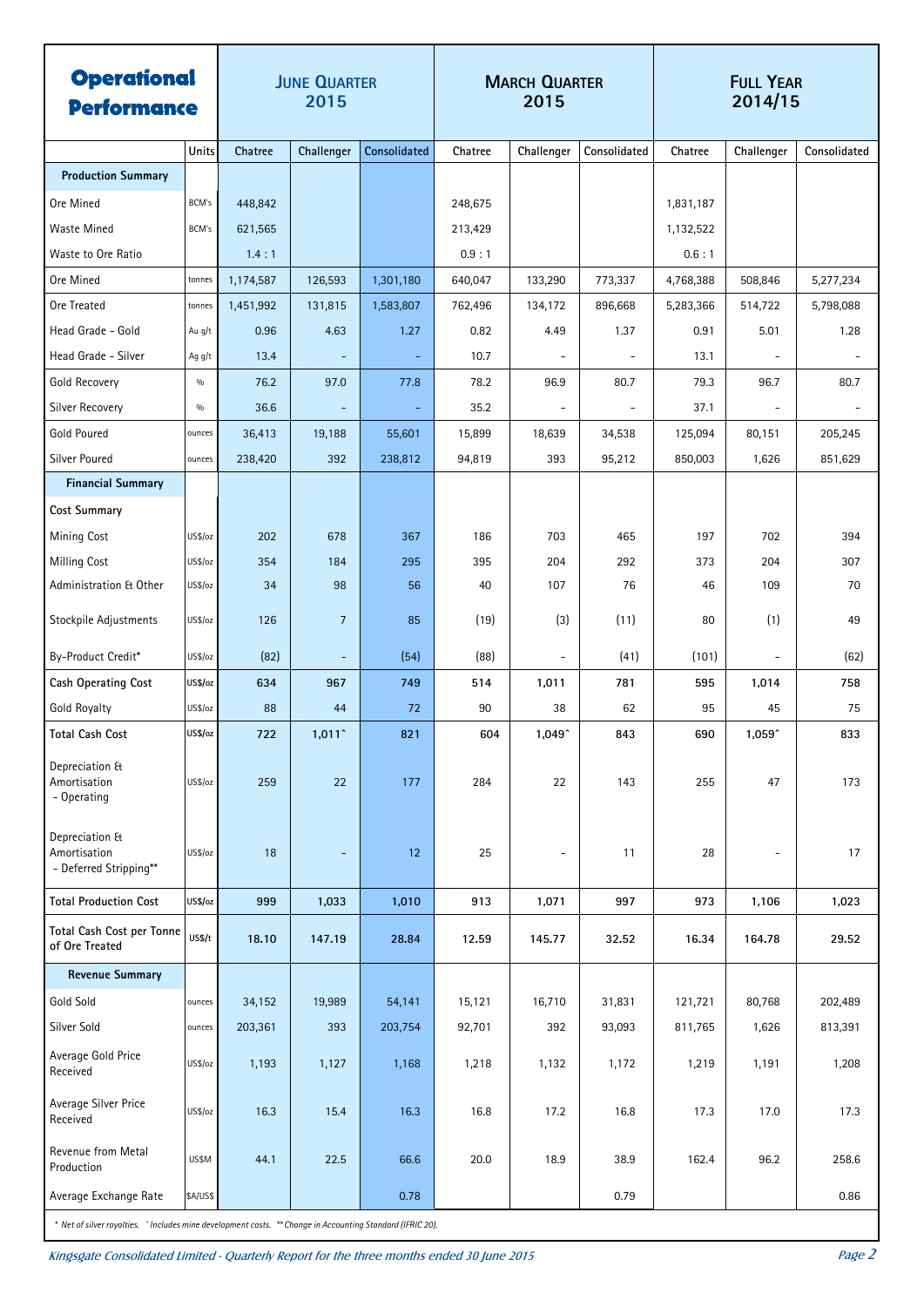

### JUNE QUARTER OVERVIEW

Kingsgate June quarter gold production was 55,601 ounces with total cash costs of US\$821/ounce. Chatree and Challenger operations both had solid final quarters. Chatree produced 36,413 ounces at a total cash cost of US\$722/ounce with annual production of 125,094 ounces at US\$690/ounce. Challenger production was 19,188 ounces at US\$1,011/ounce delivering annual production of 80,151 ounces at US\$1,059/ounce which exceeded the top end of guidance of 65,000 to 75,000 ounces.

Gold sales for the quarter of 54,141 ounces were lower than production due to the timing of gold shipments and out-turns received from the refineries. The average gold price received was US\$1,168/ounce and the Group All-in Sustaining Cash Cost was US\$984/ounce for the quarter.

### CHATREE GOLD MINE, THAILAND (100%)

### Safety, Environment and Community

There were no lost time injuries during the quarter. The current Lost Time Injury Frequency Rate (LTIFR) is currently 0.10.

### **Operations**

The Chatree process plant treated 1.45Mt of ore through the processing plant at a head grade of 0.96g/t gold. Gold production of 36,413 ounces was a 129% increase over the March quarter (15,899 ounces). In addition, 238,420 ounces of silver were produced over the quarter.

The total cash cost for the June quarter was US\$722/ounce (including US\$88/ounce royalty) with the focus continuing on operating efficiencies and cost reductions.

The total production cost after deferred stripping and depreciation and amortisation was US\$999/ounce.



Mining during the quarter continued in A Pit Stage 2 and Q Central where total ore mined was 1,174,587 tonnes at a strip ratio of 1.4:1 (previous quarter 0.9:1). Blast Monitoring Technology continued to provide positive results in minimising ore loss and dilution.

The Stage 4 lift at TSF#2 was competed with work on the base for Stage 5 continuing.

### **Processing**

The throughput of 1,451,992 tonnes of ore was lower than budget mainly due to the processing of harder ore and lower availability of softer ore from stockpile to improve the blending ratio.

Gold recovery of 76.2% was lower than the March quarter (78.2%). The recovery was impacted early in the quarter and testwork confirmed it was mainly as a result of carbonaceous material

associated with one of the fault structures identified in the base of the pit. The poor recovery was overcome by blending down the proportion of this material in the mill feed and by operational adjustments made to the plant. By mid-March the pit had passed through the carbonaceous material and recoveries had reverted to budgeted levels.

Stockpiled ore at close of quarter was 9,141,733t at 0.49g/t containing 144,469 ounces of gold.

Capital expenditure for the quarter at Chatree was A\$7.1 million, including A\$5.9 million on TSF#2.

Chatree guidance for FY16 is in the range of 125,000 ounces to 135,000 ounces with production expected to be lower in the first half due to a scheduled cut-back on the south east wall of A-Pit and the processing of stockpile ore.

### **Exploration**

At Chatree, planning work is being undertaken for drilling of potential underground targets to the east of A Pit and C Pit.

### CHALLENGER GOLD MINE, SOUTH AUSTRALIA (100%)

### Safety, Environment and Community

At the end of the June quarter, Challenger is 190 days Lost Time Injury free and has a Total Recordable Injury Frequency Rate (TRIFR) of 17.7 per million man-hours.

### **Operations**

Challenger had a good final quarter for the year with gold production of 19,188 ounces with mining continuing to focus on Challenger West. Although ore mined and processed was lower than the previous quarter, the head grade of 4.63g/t was higher as the mine transitioned from lower to higher grade stopes in line with the current mine plan. The average grade for the year was 5.01g/t.

The total operating cost for the quarter, inclusive of both operating and mine development was US\$1,011/ounce (including US\$44/ounce royalty). This was 4% lower than the March quarter (\$1,049/oz). Operating efficiencies and cost reductions remain a key focus at Challenger with additional savings expected from the recently completed negotiations on the current underground mining contract.



The mine plan at Challenger is under review with the current reserves expected to be depleted in the March quarter 2016. Further extensions to the mine life are dependent on the successful addition to reserves from on-going drilling and development within the extensive resource envelope at Challenger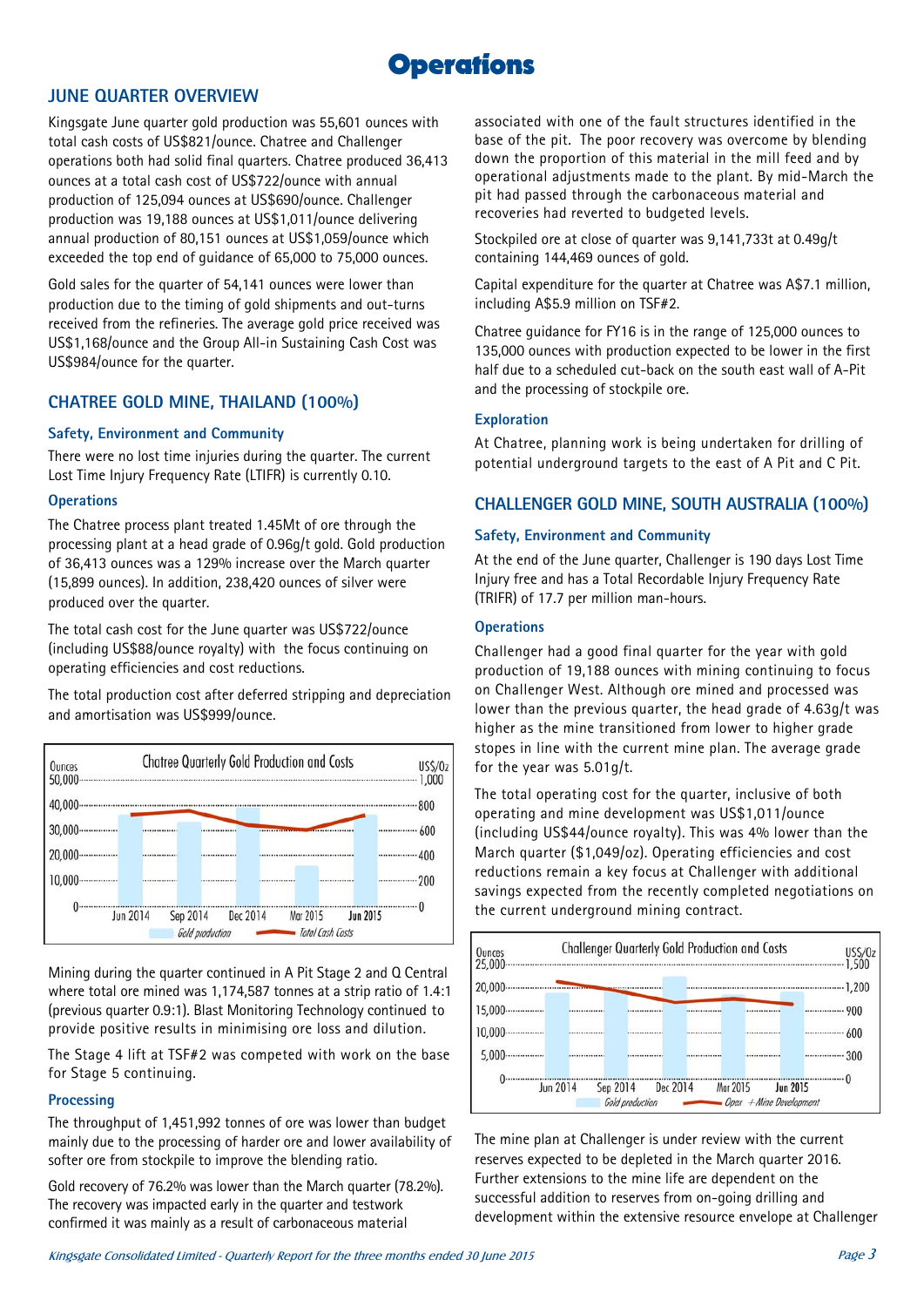West (640,000 ounces at 30 June 2014) and the recently discovered Challenger South Southwest (CSSW) structure.

Ore mined for the quarter totalled 126,593 tonnes at an average grade of 4.76g/t.

Development of the small SEZ open pit commenced in July and is expected to contribute 12,000 ounces to first half FY16 production.

### **Processing**

The process plant treated 131,815 tonnes of ore at an average gold grade of 4.63g/t. Throughput was below budget levels because of reduced feed from the mine. Metallurgical recovery remained above budget at 97.0%.

### Resource Development Drilling

A total of 10,525 metres of underground diamond drilling was completed. No development drilling was undertaken during the quarter with the focus on resource drilling at Challenger West, Aminus and Challenger South-Southwest. Drilling continues to focus on better definition of Challenger West (CW) reserves ahead of the mining front. Additional exploration drilling was undertaken in the CSSW area, where earlier results indicated that the structure may have the continuity to be a new parallel ore shoot.

Resource drilling of CSSW continues to be very promising with two zones of interest being identified. Zone One comprises a 270 metre long zone running along strike with one sample of visible gold in the core. This zone could be analogous to either an M2 or SEZ-style long limb position. Zone Two comprises a number of intercepts, with and without visible gold, analogous to a short limb, M1 type zone.

Significant intercepts for the quarter include:

- 0.49m @ 42.88g/t CSSW Zone 2 at 1042mRL,
- 2.00m @ 7.35g/t CSSW Zone 2 at 912mRL,
- 0.34m @ 28.89g/t CSSW Zone 2 at 911mRL,
- 2.03m @ 10.51g/t CSSW Zone 2 at 910mRL,
- 0.30m @ 338.95g/t CSSW Zone 2 at 904mRL, and
- 1.00m @ 14.35g/t CSSW Zone 2 at 808mRL.

The drilling results and modelling of the shoots at CSSW supported the development of an initial access drive from the 970mRL at Challenger West. This drive was completed during the quarter and will facilitate initial ore drive development on the CSSW structure in early August and better positioning for further drilling (see Figure 1).

Challenger guidance for FY16 is in the range 40,000 ounces to 45,000 ounces with the operation expected to deplete current reserves in the March quarter of 2016. Exploration is continuing on the CSSW orebody with a view to extending the mine life.



Kingsgate Consolidated Limited - Quarterly Report for the three months ended 30 June 2015 Page 4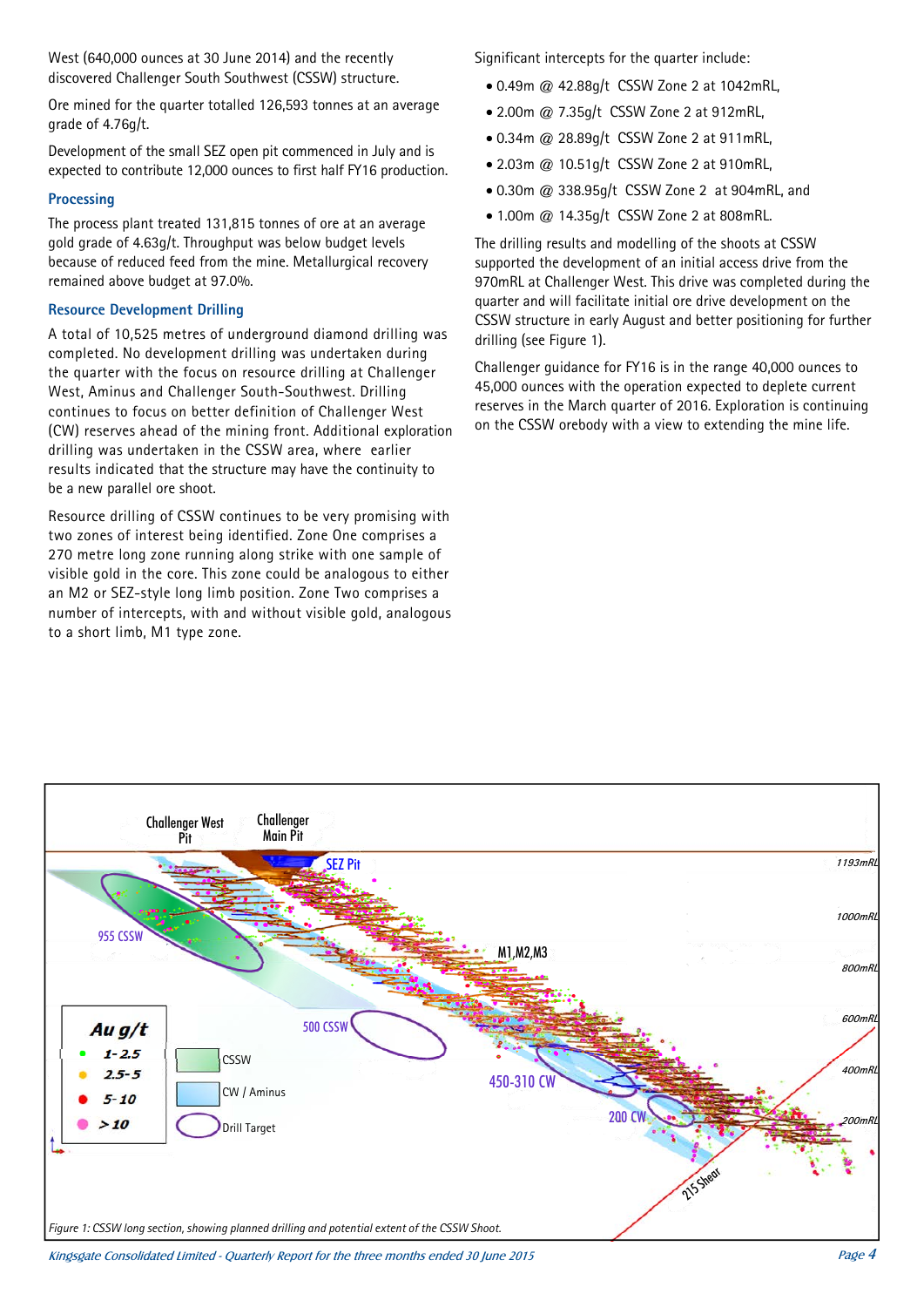## Development Projects

### NUEVA ESPERANZA PROJECT, CHILE (100%)

In the June quarter, the main work streams were primarily focussed on completion of drilling of the Chimberos Gold (formerly Chimberos West) discovery and initial drilling at the Boulder and Rifle prospects. A new Mineral Resource Estimate for Chimberos, including a maiden resource estimate for Chimberos Gold, was also completed.

The FY15 exploration program was put on hold in May 2015 due to the on-set of winter, having completed 17,980 metres of reverse circulation and 3,275 metres of diamond drilling in 93 holes. The drilling was principally focussed in the area west of the Chimberos pit and resulted in the discovery of the Chimberos Gold deposit. It is considered to be a continuation of the Chimberos mineralisation identified in earlier campaigns in and around the historic pit. The new mineralisation has added in the order of 250,000 ounces of gold and 5.1 million ounces of silver to the Chimberos Mineral Resource Estimate.

The addition of Chimberos Gold has resulted in a significant increase in the overall Mineral Resource Estimate for Chimberos to 300,000 ounces of gold and 20.5 million ounces of silver in 11.5 million tonnes of material, which equates to 640,000 ounces gold equivalent (AuEq60).

| <b>Updated Resource Estimates for Chimberos</b> |           |               |       |       |            |          |        |                          |                       |  |
|-------------------------------------------------|-----------|---------------|-------|-------|------------|----------|--------|--------------------------|-----------------------|--|
| (0.5q/t Gold Equivalent Cut off)                |           |               |       |       |            |          |        |                          |                       |  |
| <b>Deposit</b>                                  | Category  | <b>Tonnes</b> | Au    | Aq    | Au<br>Eq60 | Gold     | Silver | Gold<br>Eq <sub>60</sub> | <b>Silver</b><br>Eq60 |  |
|                                                 |           | (Million)     | (q/t) | (g/t) | (g/t)      | (Moz)    | (Moz)  | (Moz)                    | (Moz)                 |  |
| <b>Chimberos</b><br><b>Silver</b>               | Measured  |               |       |       |            |          |        |                          |                       |  |
|                                                 | Indicated | 3.0           | 0.16  | 76    | 1.43       | 0.02     | 7.3    | 0.14                     | 8.3                   |  |
|                                                 | Inferred  | 0.6           | 0.10  | 66    | 1.20       | $\Omega$ | 1.3    | 0.02                     | 1.4                   |  |
|                                                 | Subtotal  | 3.6           | 0.15  | 74    | 1.39       | 0.02     | 8.6    | 0.16                     | 9.6                   |  |
| <b>Chimberos</b><br>Gold                        | Measured  |               |       |       |            |          |        |                          |                       |  |
|                                                 | Indicated | 6.2           | 1.17  | 51    | 2.02       | 0.23     | 10.2   | 0.40                     | 24.2                  |  |
|                                                 | Inferred  | 1.7           | 0.90  | 31    | 1.40       | 0.05     | 1.7    | 0.08                     | 4.6                   |  |
|                                                 | Subtotal  | 7.9           | 1.11  | 47    | 1.89       | 0.28     | 11.9   | 0.48                     | 28.8                  |  |
| <b>Chimberos</b><br><b>Total</b>                | Measured  |               |       |       |            |          |        |                          |                       |  |
|                                                 | Indicated | 9.2           | 0.84  | 59    | 1.83       | 0.25     | 17.5   | 0.54                     | 32.4                  |  |
|                                                 | Inferred  | 2.3           | 0.70  | 40    | 1.40       | 0.05     | 3.0    | 0.10                     | 6.0                   |  |
|                                                 | Total     | 11.5          | 0.81  | 55    | 1.73       | 0.30     | 20.5   | 0.64                     | 38.5                  |  |

With the addition of the additional ounces of gold and silver at Chimberos, the total Mineral Resources for Nueva Esperanza have increased by 21% to 34.6Mt at 1.7g/t AuEq60 for 1.9Moz gold equivalent.

The relatively high grade nature of the recently discovered gold mineralisation has now led to re-evaluation of agitated leach (milling) for the process route rather than heap leach. An optimisation study in conjunction with Ausenco is currently in progress, and with an anticipated timeline of three months is intended to deliver the following:

- Design parameters around a 2 million tonne per annum (Mtpa) agitated leach (milling) operation;
- $\bullet$  Indicative capital and operating cost estimates;
- Updated Ore Reserve estimates; and,
- Relevant information for amendments to existing permits.

While water and power options are currently in place, there has been a structural shift in the power generation and distribution market in Chile that is anticipated to significantly lower the cost of electricity for the project.

Initial drilling results from Boulder, Rifle and Carachita Central have identified high-potential gold targets to follow-up in the next field season.

Total expenditure for the quarter was A\$2.8 million including scheduled royalty and related payments to previous owners.



**Figure 2: Plan of Chimberos Deposit, Nueva Esperanza Gold-Silver Project, Chile** 

### BOWDENS PROJECT, NEW SOUTH WALES (100%)

Project expenditure at Bowdens remains low, in line with the weak silver market conditions. During the quarter, environmental monitoring continued with more detailed study work on the Environmental Impact Statement (EIS) being undertaken in the areas of ground water, flora and traffic flow around the site.

Work was also undertaken to review and update the Water, Erosion and Sediment Control Plan with the development of longterm management controls.

Total project expenditure for the quarter at Bowdens was A\$0.1 million which was predominantly incurred on the EIS.

## Greenfields Exploration

The current exploration program at Sayabouly in Lao PDR was completed during the quarter and, with the onset of the wet season, regional exploration was wound down.

Total regional exploration expenditure for the Group over the quarter was A\$0.5 million.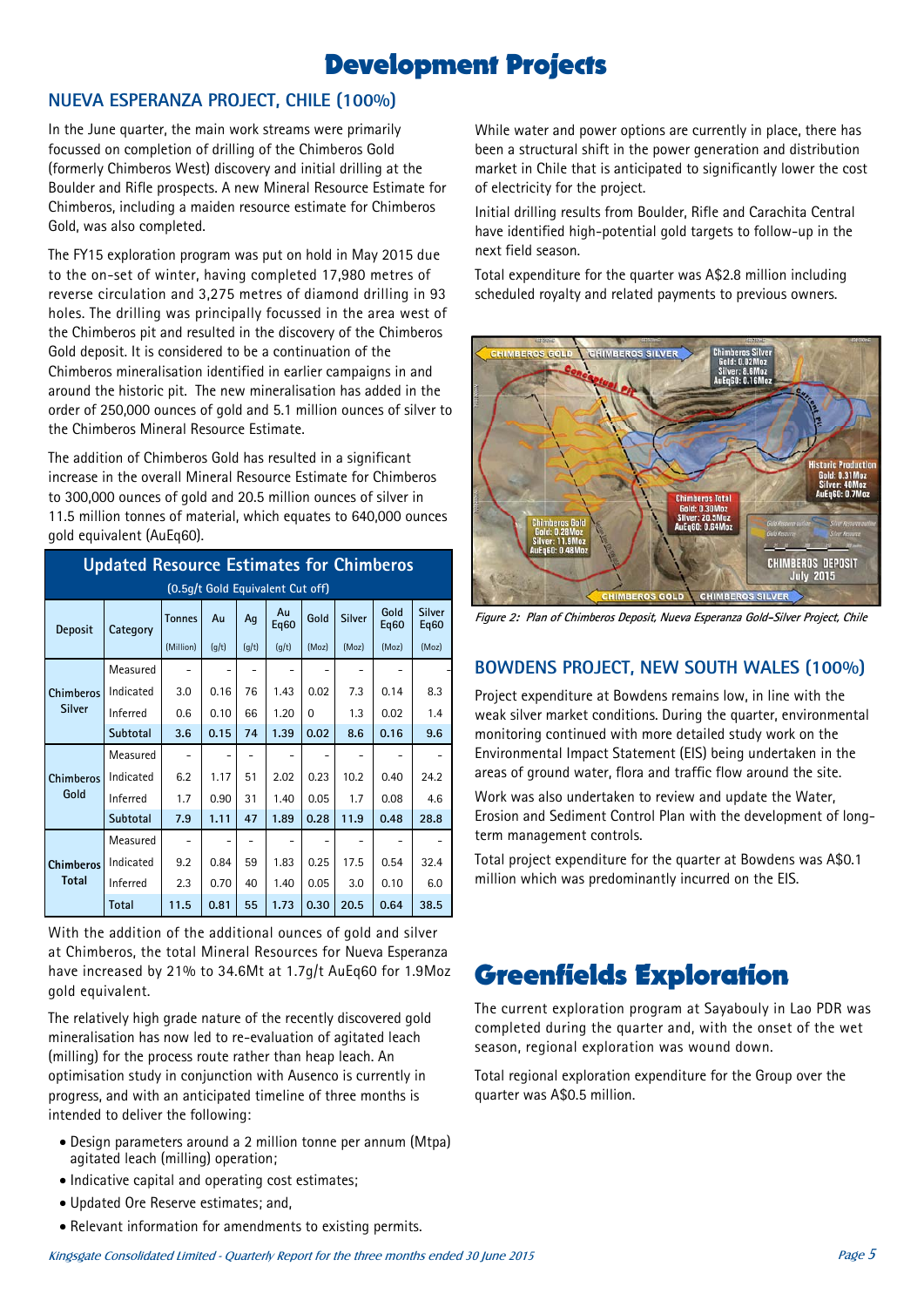## Finance and Corporate

### FINANCE

At the end of the June quarter, following debt repayment of approximately A\$7 million, Kingsgate's cash and drawn debt facilities consisted of:

Cash

Cash and bullion/doré totaled A\$82.1 million (March quarter: A\$78.1 million), comprising cash of A\$67.9 million (including restricted cash of A\$10.9 million) and bullion/doré of A\$14.2 million.

Corporate Debt Facility

A\$25 million under a Senior Corporate Loan facility. This facility, which was due for repayment in July 2015 is in the process of being restructured with A\$15 million to be repaid in FY16 and the balance in FY17.

Multi-currency, syndicated loan facility Kingsgate's Thai operating subsidiary, Akara Resources PCL, has an amortising multi-currency loan facility with three and a half years remaining. It is currently drawn to the equivalent of US\$82 million (approximately A\$105 million), following the commencement of quarterly repayments in November 2013.

### **Hedging**

Currently, there are 22,200 ounces of gold forward sold at an average price of approximately A\$1,543/ounce. This is scheduled to be delivered over the September and December quarters against the production from Challenger as part of the mitigation of Australian gold price risk.

### All-in Sustaining Cash Costs

| <b>All-in Sustaining Cash Costs</b>                                                                |              |                |                         |       |  |  |  |  |  |  |
|----------------------------------------------------------------------------------------------------|--------------|----------------|-------------------------|-------|--|--|--|--|--|--|
| June Quarter 2015, based on gold sales                                                             | <b>Units</b> | <b>Chatree</b> | Challenger <sup>1</sup> | Group |  |  |  |  |  |  |
| Adjusted Total Cash Cost <sup>3</sup> (incl royalties)                                             | US\$/oz      | 732            | 1.037                   | 844   |  |  |  |  |  |  |
| <b>Sustaining Capex</b>                                                                            | US\$/oz      | 161            | 3                       | 103   |  |  |  |  |  |  |
| <b>Exploration Expense</b>                                                                         | US\$/oz      |                |                         |       |  |  |  |  |  |  |
| Corporate and Administration Costs <sup>2</sup>                                                    | US\$/oz      |                |                         | 37    |  |  |  |  |  |  |
| All-in Sustaining Cash Cost                                                                        | US\$/oz      | 893            | 1.040                   | 984   |  |  |  |  |  |  |
| Notes: 1. Challenger Adjusted Cash Costs include underground mine development.<br>2. Corporate and |              |                |                         |       |  |  |  |  |  |  |

*Notes: 1. Challenger Adjusted Cash Costs include underground mine development. 2. Corporate and Administration costs have been allocated 60% to the operating assets. This allocation may vary from quarter to quarter. 3. Adjusted operating costs are based on gold sales and include movements in gold inventory and stockpiles over the period.* 

## **CORPORATE**

Mr Brennan Lang was appointed to the position of General Manager Operations at Chatree and commenced duties as of 25 July, 2015.

A new position, General Manager – Corporate Affairs SEA (South East Asia), was created with responsibility for mine related CSR (Corporate Social Responsibility) and Regulatory Affairs. Mr Brendan Bradley, formerly Exploration Manager SEA for Kingsgate, was appointed to that position effective as of June, 2015.

## **Outlook**

Total gold production for Kingsgate for the 2016 financial year is expected to be between 165,000 and 180,000 ounces. Production from Chatree is expected to be a total of 125,000 to 135,000 ounces but, due to the current stripping schedule, will be heavily weighted to the second half of the year. Under the current mine plan, Challenger will exhaust the current Ore Reserves in the March quarter 2016 with a total of 40,000 to 45,000 ounces expected for the year. Work continues to explore options to extend the mine life at Challenger

Kingsgate remains focused on continuous improvement and operating efficiencies that complement ongoing cost saving initiatives. It is targeting a further 20% reduction in overheads in FY16.



Kingsgate Consolidated Limited - Quarterly Report for the three months ended 30 June 2015  $P$ age 6